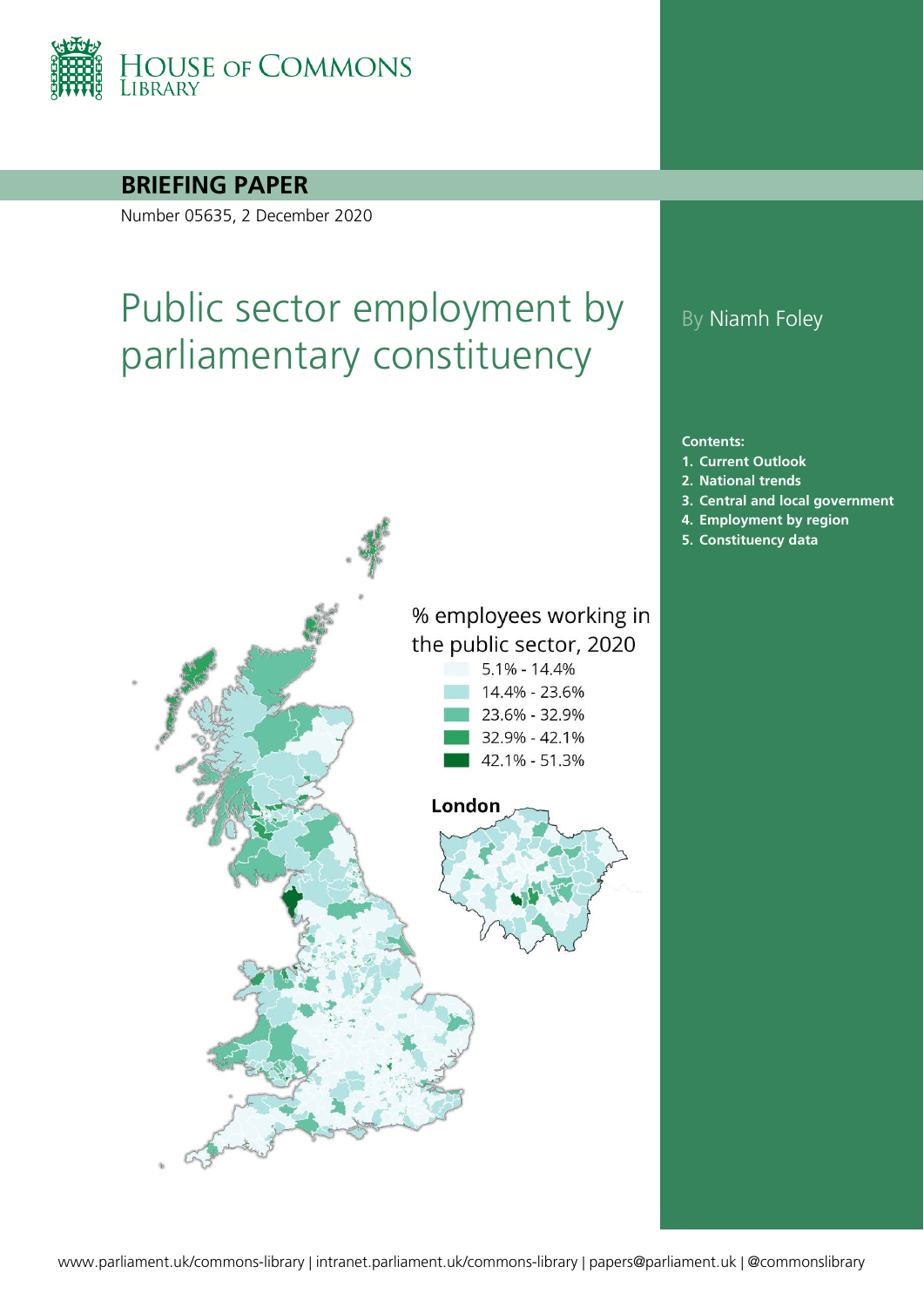## **Contents**

| 1.<br>1.1 | <b>Current Outlook</b><br>Industry                   |   |
|-----------|------------------------------------------------------|---|
| 2.        | <b>National trends</b>                               | 4 |
| 3.        | <b>Central and local government</b>                  | 6 |
| 4.        | <b>Employment by region</b><br>4.1 Change since 2010 | 8 |
| 5.        | <b>Constituency data</b>                             |   |

Cover page image: © Crown copyright. All rights reserved. House of Commons Library (OS) 100040654 and (OSNI) 2085 (2019). Data from ONS, Business Register and Employment Survey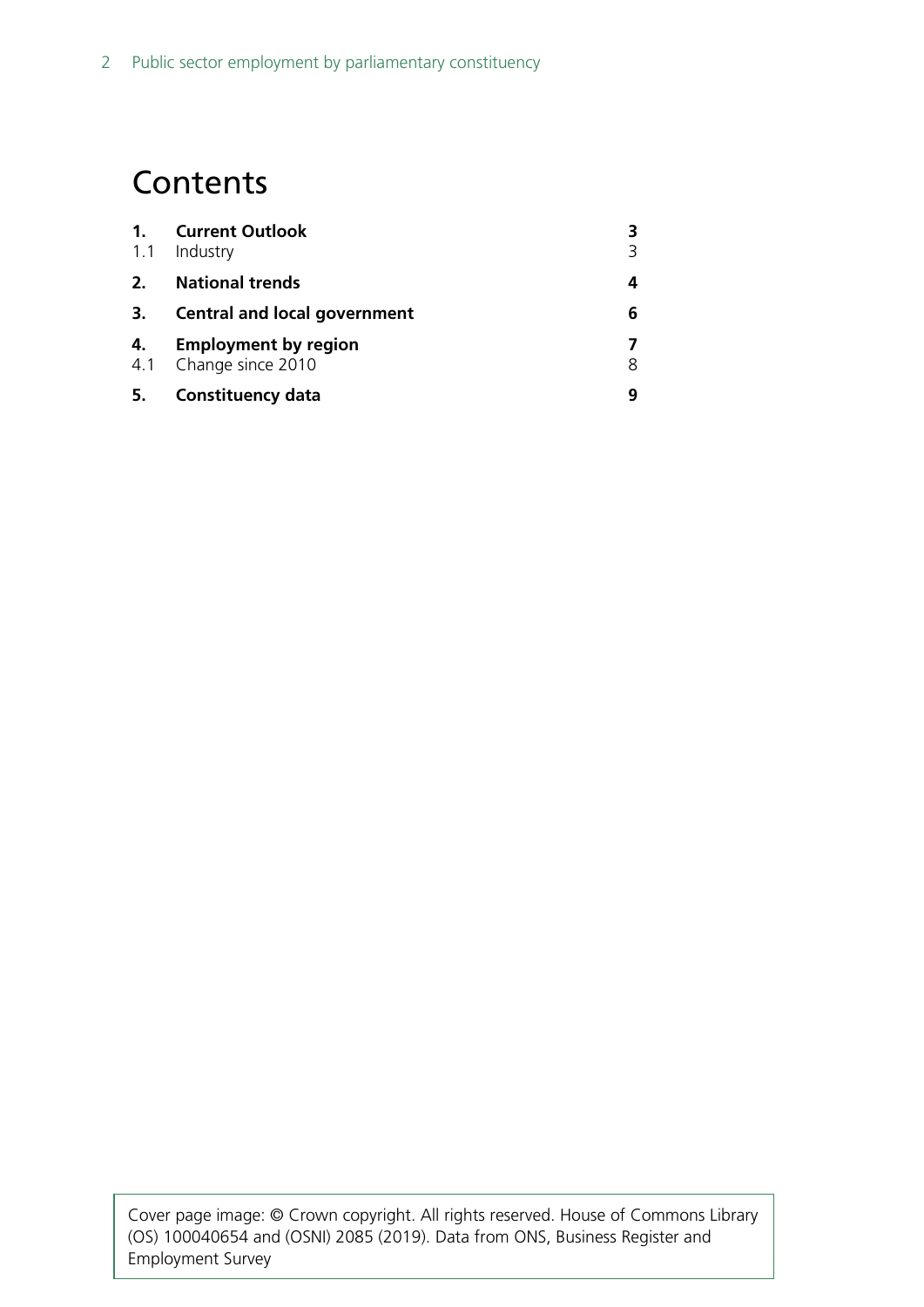# <span id="page-2-0"></span>1. Current Outlook

In June 2020 there were **5.5 million** public sector workers in the UK, representing **16.7%** of all people in employment.

## <span id="page-2-1"></span>1.1 Industry

In 2020, 32% of public sector workers worked for the NHS, 27% worked in education, and 19% worked in public administration. This breakdown has remained relatively constant since 2010, though the NHS overtook education as the industry with the highest proportion of public sector workers in 2016. Since 2010, HM forces have employed 3%, and the police have employed 4-5% of public sector workers.

#### **Public sector employees by industry**



**Source**: ONS, *Public sector employment: June 2020*, September 2020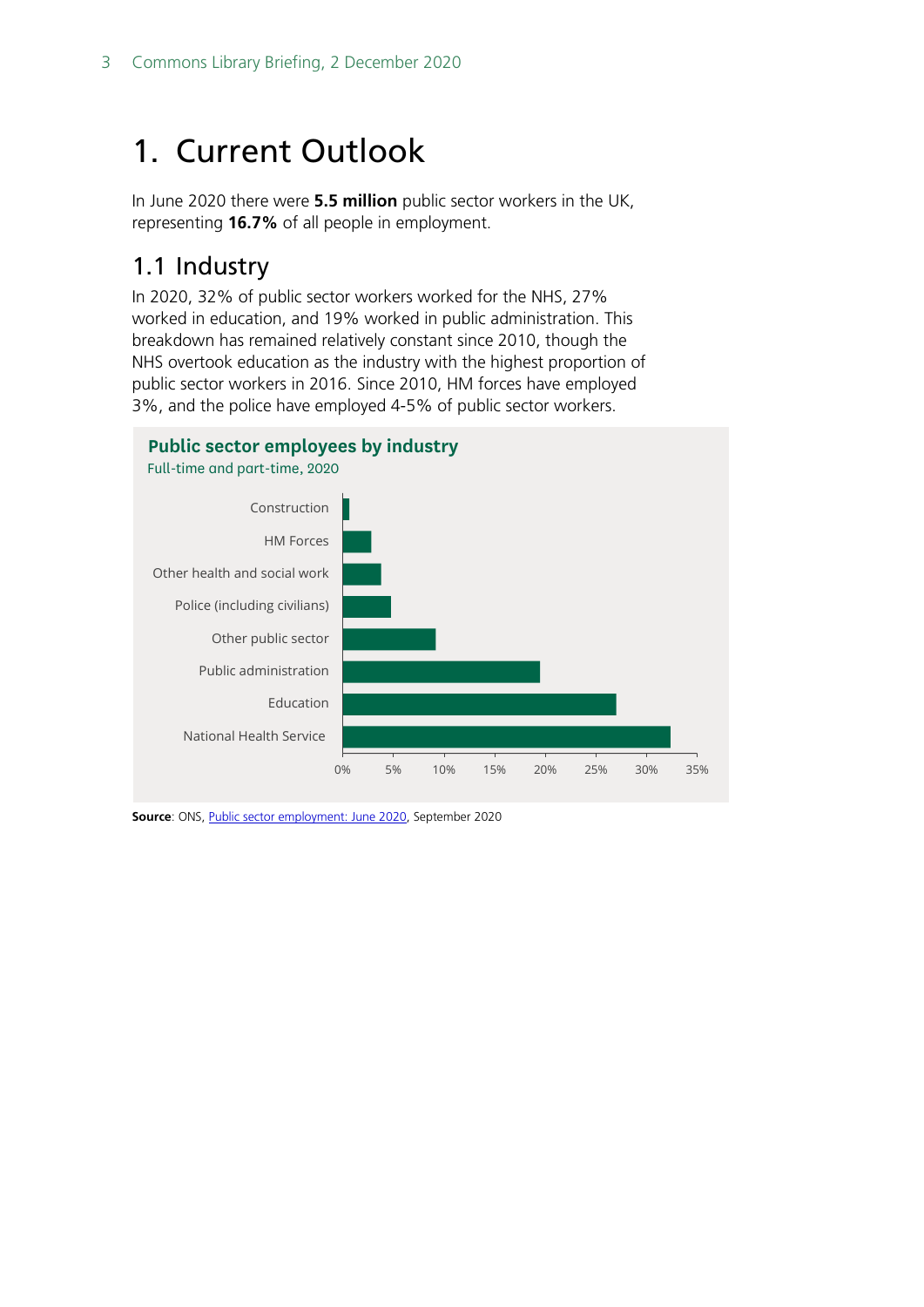# <span id="page-3-0"></span>2. National trends

In 2020, there were 5.5 million people working in the public sector, 115,000 (0.7%) more than in 2019. In 2020 there were 1.9 million fewer public sector workers than a post-war peak in [1](#page-3-1)979.<sup>1</sup>

In comparison, the total number of people in employment in the UK reached a record high in June 2020 (32.9 million people). Total employment has increased by 7.8 million since 1979.

The number of people employed in the public sector fell by 926,000 or 14.4% between 2010 and 2020, in part owing to organisations being reclassified from the public to the private sector (see box below). Excluding the effect of these reclassifications, public sector employment decreased by 215,000 or 3.8% in this period.

Recent falls in public sector employment contrast with the trend up to 2010. The number of people working in the public sector increased steadily from the end of the 1990s up to 2008 and, following the 2008 economic downturn, public sector employment levels increased further as the Government took Royal Bank of Scotland and Lloyds Banking Group into public ownership.

The increase in private sector employment over the past two decades means that public sector employment has declined as a proportion of total employment, from 20.0% in 1999 to 16.7% in 2020.

<span id="page-3-1"></span>Historical public sector employment data are obtained from the following sources: Central Statistics Office / Office for National Statistics, *Economic Trends*, No 85 (November 1960); No 268 (February 1976); No 313 (November 1979); No 571 (June 2001); ONS, *Labour Market trends*, No 7 (July 2004); ONS *Public sector employment*  dataset and ONS *UK Labour Market* bulletin.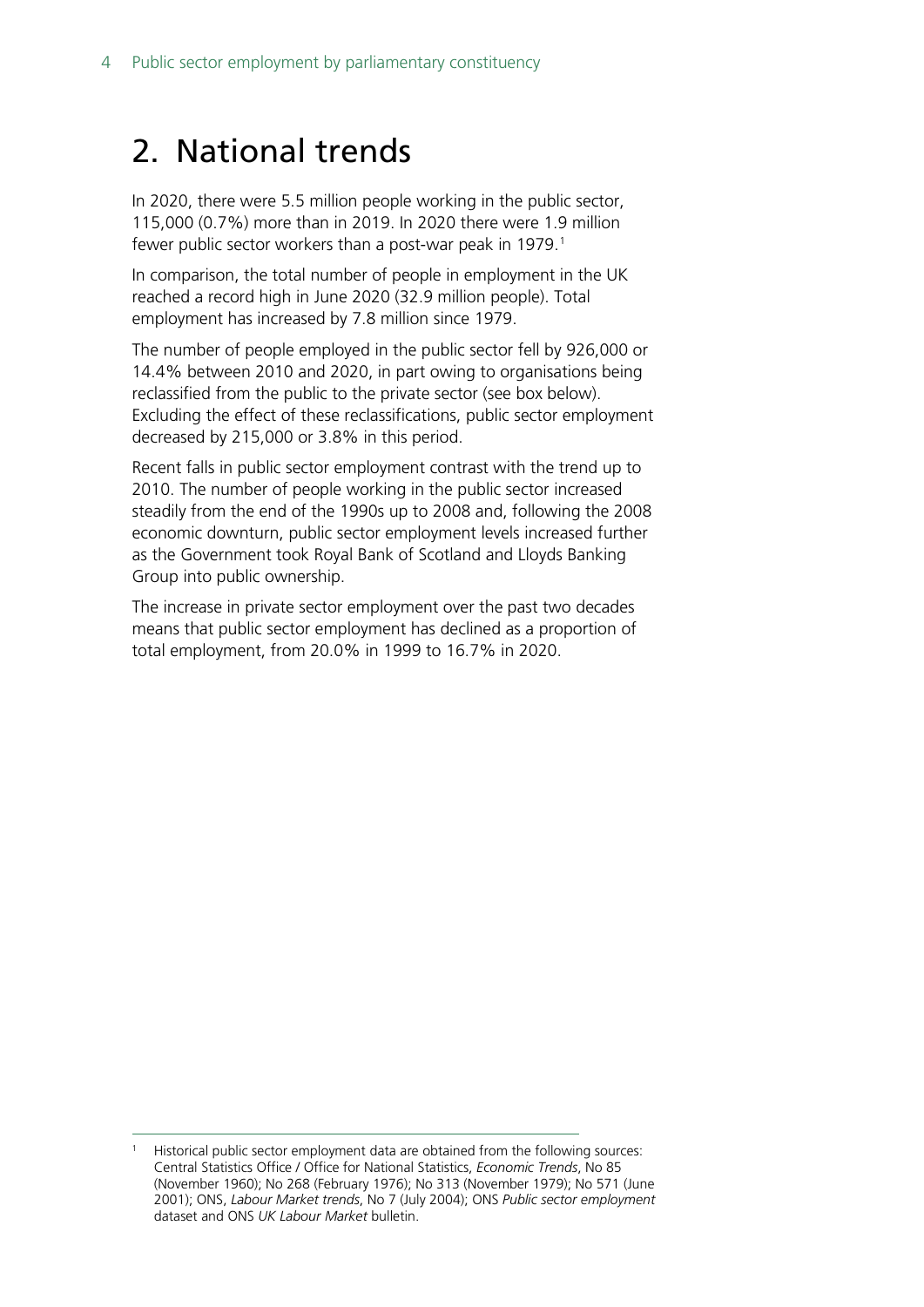

#### **Notes**

(a) December 2008- Lloyds Banking Group and Royal Bank of Scotland moved to public sector

(b) June 2012 - English further education colleges moved to private sector

(c) Dec 2013 - Royal Mail moved to private sector

(d) Mar 2014 - Lloyds Banking group moved back to private sector

(e) Dec 2017 - English Housing Associations moved to private sector

**Source**: ONS[, Public sector employment: June 2020,](https://www.ons.gov.uk/employmentandlabourmarket/peopleinwork/publicsectorpersonnel/bulletins/publicsectoremployment/june2020) September 2020

#### **What is included in the public sector?**

The public sector includes people working in central government, local government and public corporations.

- **Central government** includes all administrative departments of government, other central agencies and non-departmental public bodies, the National Health Service, HM Forces and academy schools. From 2013 it includes the Police Service of Scotland. Central government employment is therefore much wider than civil service employment alone (although some civil servants are classified to public corporations rather than central government).
- **Local government** covers public administration that is specific to some locality only. It includes local authorities as well as police forces in England and Wales.
- **Public corporations** are companies or quasi-corporations controlled by government that receive more than half their income from market sales of goods or services. Examples include London Underground Ltd or the Driver and Vehicle Standards Agency.[2](#page-4-0)

#### **Recent major reclassifications between the public and private sectors**

- Royal Bank of Scotland Group plc is included in the public sector estimates from Q4 2008 onwards but not in earlier periods. Lloyds Banking Group plc and its subsidiaries are included in public sector estimates from Q4 2008 to Q4 2013 only.
- English further education colleges and English sixth form college corporations are included in public sector estimates from 1993 to Q1 2012, and to the private sector thereafter.
- Royal Mail plc is included in public sector estimates up to Q3 2013.
- English Housing Associations are included in public sector estimates from Q3 2008 to Q3 2017.

A more detailed list of major reclassifications since 1999 is provided in the notes page in the ONS *[Public](https://www.ons.gov.uk/employmentandlabourmarket/peopleinwork/publicsectorpersonnel/datasets/publicsectoremploymentreferencetable)  [sector employment](https://www.ons.gov.uk/employmentandlabourmarket/peopleinwork/publicsectorpersonnel/datasets/publicsectoremploymentreferencetable)* bulletin data tables.

<span id="page-4-0"></span><sup>2</sup> ONS, *[Public sector employment Quality and Methodology Information](https://www.ons.gov.uk/employmentandlabourmarket/peopleinwork/publicsectorpersonnel/methodologies/publicsectoremploymentqmi)*, 24 July 2018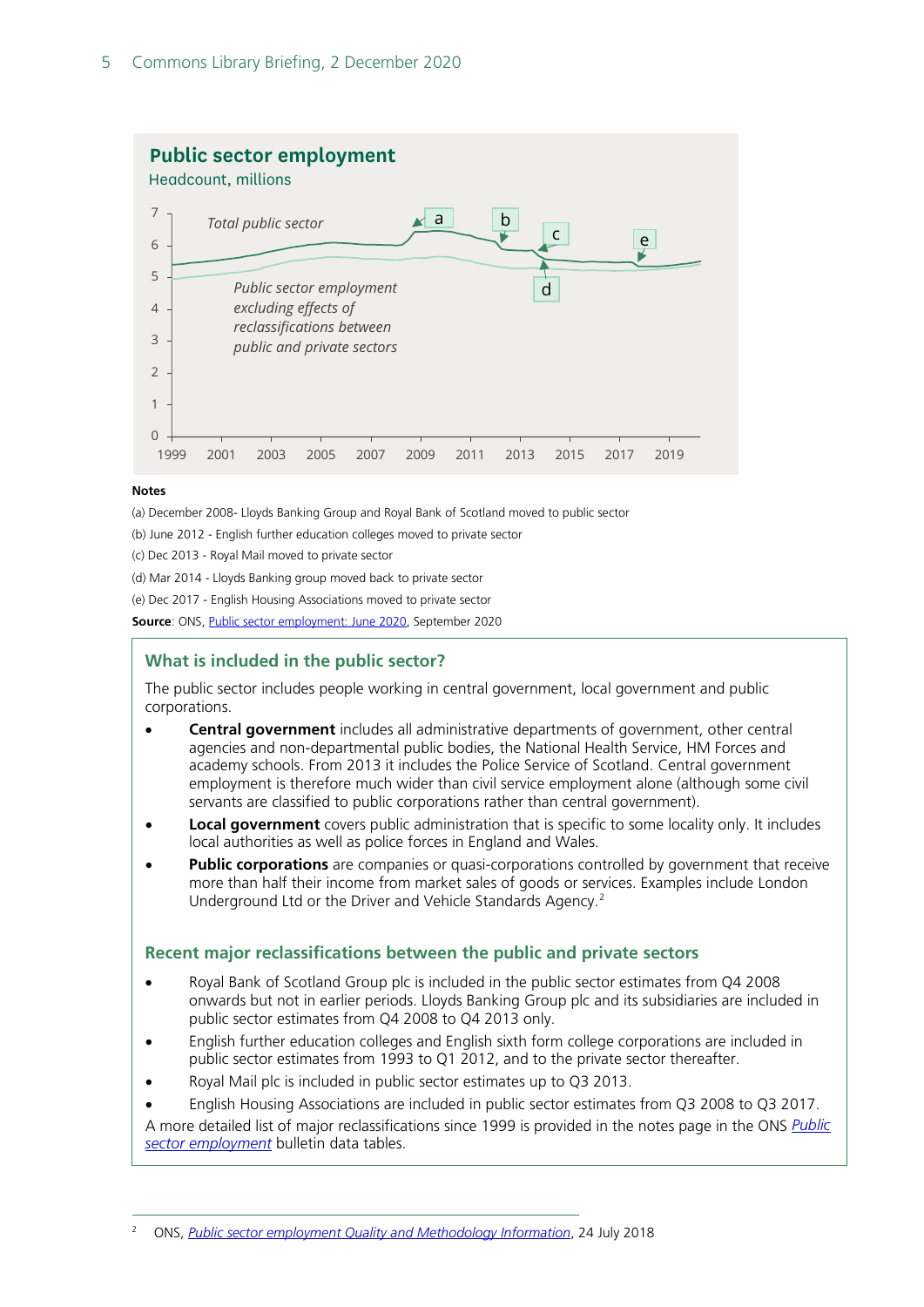# <span id="page-5-0"></span>3. Central and local government

In 2020, there were 3.4 million people working in central government, and 2 million people working in local government.

**Central government** employment is currently at its highest level in the post-war period. Increases in central government has been due to increases in NHS, the Civil Service and local authority schools becoming academies.

Employment in **local government** exceeded central government employment throughout the period 1961 to 2011 but fell sharply after 2010. Local government employment fell by 913,000 between 2010 and 2020 to 2.0 million, a 31.3% decrease. The number of people working in local government in 2020 is similar to levels seen in the early 1960s.

There have been striking changes in the number of workers employed in **public corporations** over the past sixty years as bodies have been taken into or moved out of public ownership. Around a third of all public sector workers were employed in public corporations in 1959, but the number was greatly reduced in the 1980s and 1990s as many public companies were privatised by the then Conservative government. In 2020, just under 3% of public sector workers (153,000 people) were employed in public corporations.



**Source**: ONS[, Public sector employment, UK: June 2020,](https://www.ons.gov.uk/employmentandlabourmarket/peopleinwork/publicsectorpersonnel/bulletins/publicsectoremployment/june2020) September 2020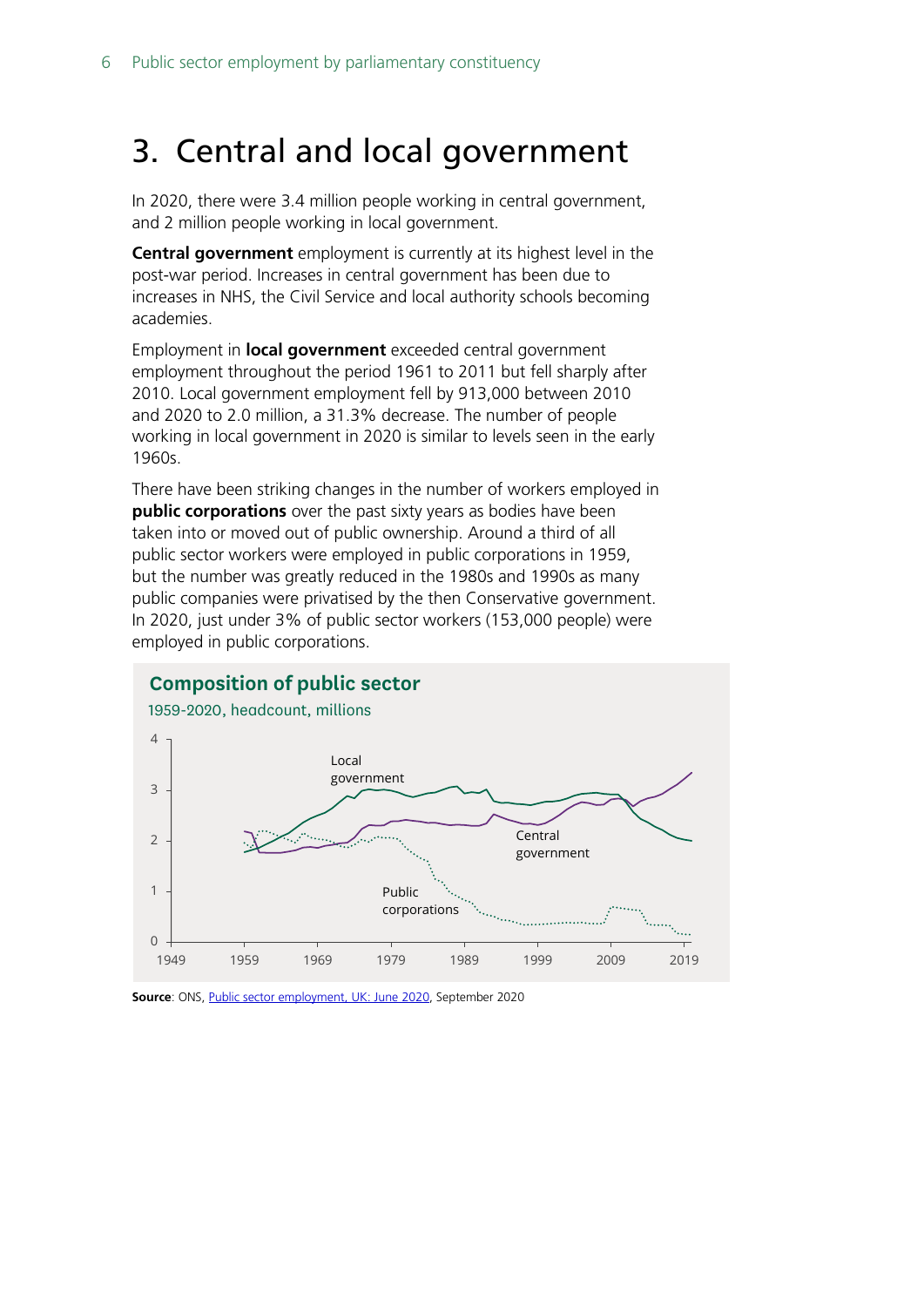# <span id="page-6-0"></span>4. Employment by region

Northern Ireland had the highest share of workers employed in the public sector of all UK countries and regions in June 2020 (25%).

London had the lowest share of workers employed in the public sector (14%). However, because the total number of people working in London is higher than for other regions, London still had the highest number of public sector workers of any region (750,000).

These data are based on where people work, rather than where they live. Therefore, figures include workers who live outside the relevant region or country but who travel there to work.



**Public sector employment by region, June 2020**

#### 14% 15% 15% 16% 16% 16% 18% 18% 20% 21% 21% 25% London South East East East Midlands West Midlands South West North West Yorkshire & Humber North East Scotland Wales Northern Ireland

Employment headcount (thousands)

**Source**: ONS[, Public sector employment, UK: June 2020,](https://www.ons.gov.uk/employmentandlabourmarket/peopleinwork/publicsectorpersonnel/bulletins/publicsectoremployment/june2020) September 2020

**Public sector employment as % of total employment**

**Notes**: Based on region of workplace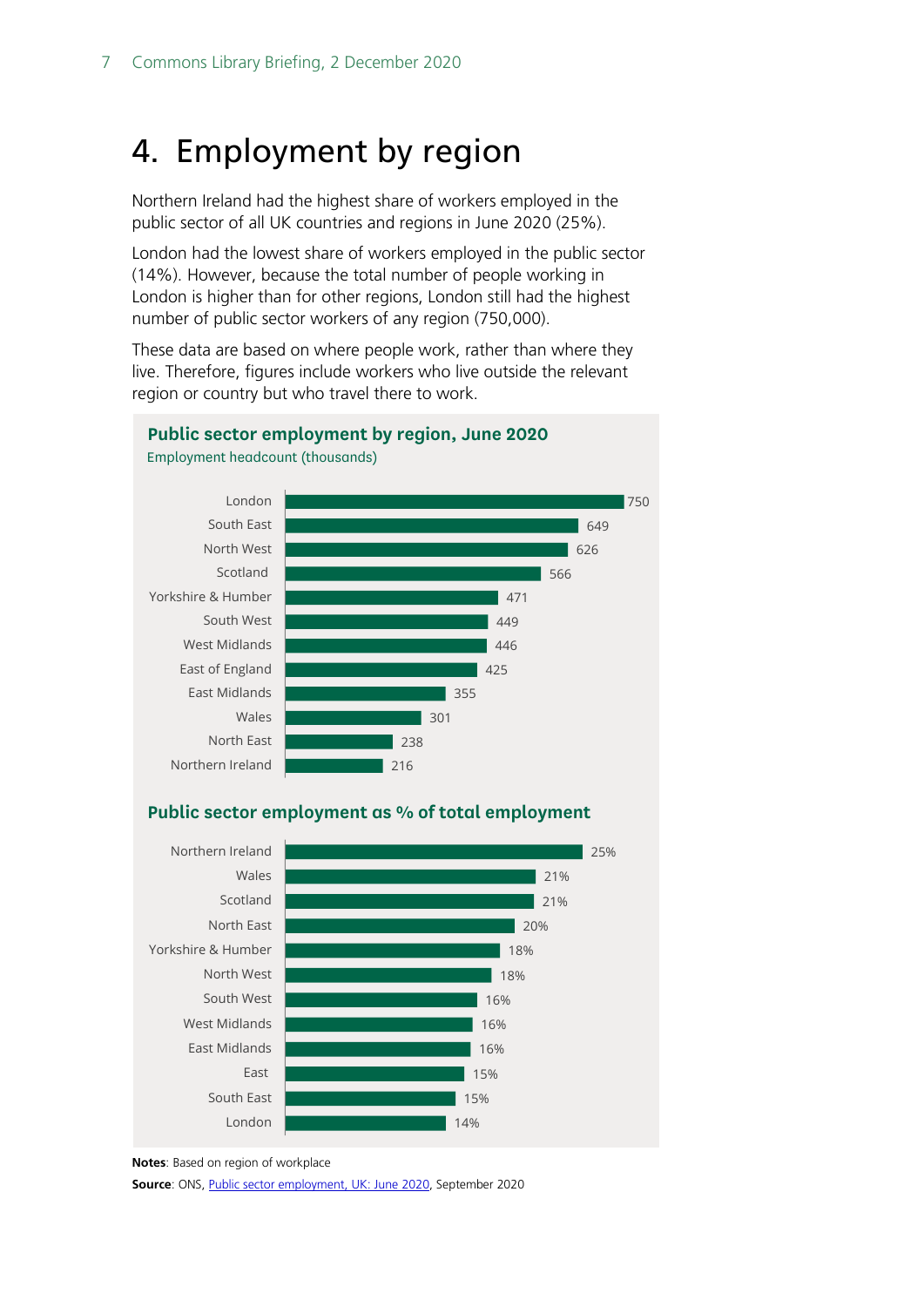## <span id="page-7-0"></span>4.1 Change since 2010

In most UK regions and countries there has been a fall in public sector employment since 2010, which is reflective of the trend nationally.

This is partly due to organisations being reclassified between the public and private sector. Reclassifications will have a larger impact on some UK countries than on others: for example, housing associations in England and Wales were reclassified to the private sector in September 2017 and March 2018 respectively, thus reducing the public sector employment totals for those areas. Housing associations in Scotland and Northern Ireland are still counted as part of the public sector.

**Not adjusting** for reclassifications, in the North East, public sector employment fell by 21% between 2010 and 2020 (a reduction of 62,000 employees). This was the largest percentage fall of any region. The smallest percentage fall was in Northern Ireland, where public sector employment levels are 6% lower than in 2010.

The reported decreases are smaller once we exclude the effect of major reclassifications, as can be seen from the green bars on the chart below. On this basis, the percentage fall in public sector employment was still largest in the North East (a 11% decrease). In 2020, public sector employment excluding the effects of reclassifications in London rose above 2010 levels (an increase of 24,000, or 3%).

**% Change in public sector employment, 2010-2020**



Regions and countries in the UK

Excluding effect of reclassifications  $\blacksquare$  Including effect of reclassifications

**Notes**: Based on region of workplace

**Source**: ONS[, Public sector employment, UK: June 2020,](https://www.ons.gov.uk/employmentandlabourmarket/peopleinwork/publicsectorpersonnel/bulletins/publicsectoremployment/june2020) September 2020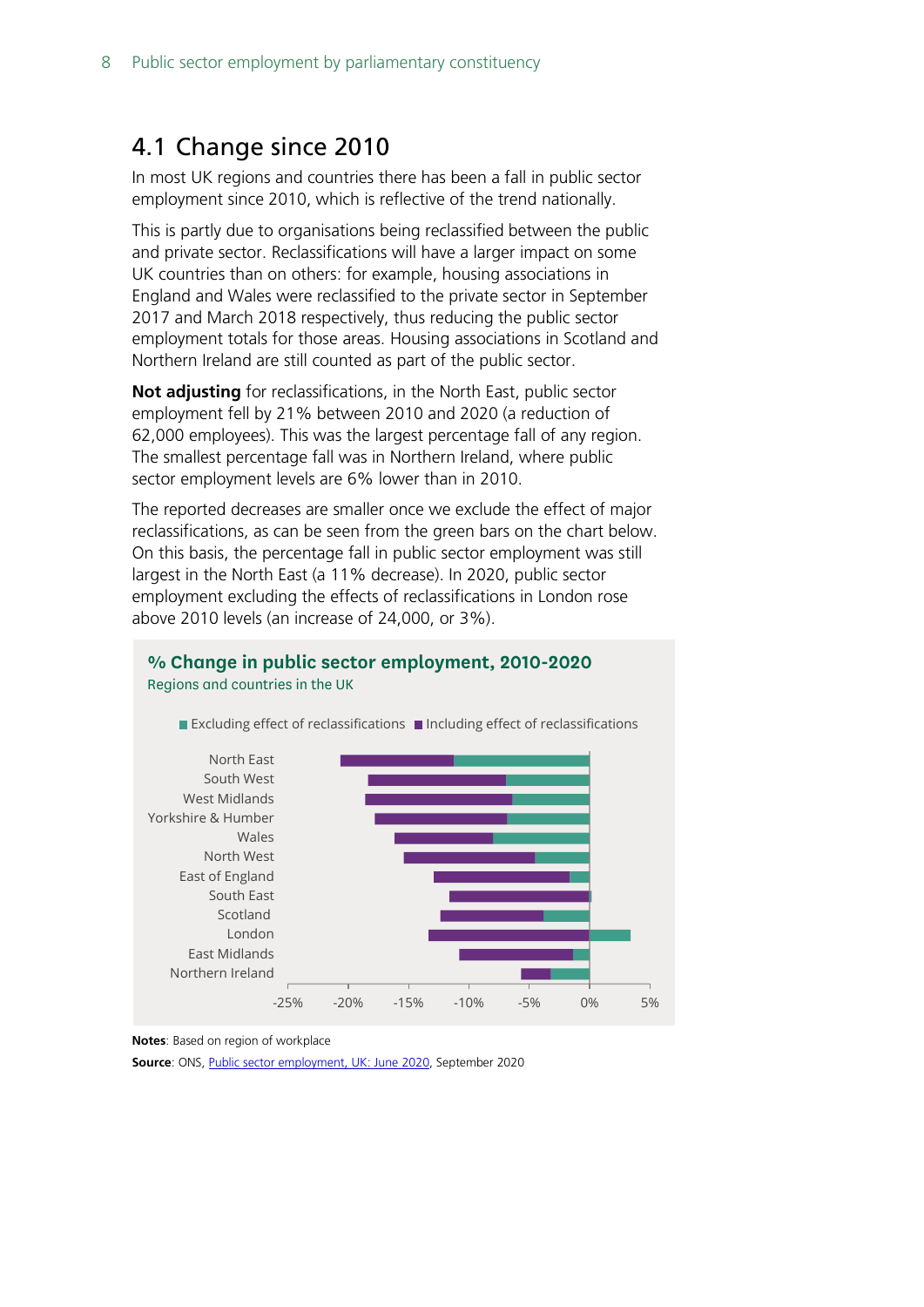# <span id="page-8-0"></span>5. Constituency data

The regional estimates in **section 4** of this paper are based on the Office for National Statistics' (ONS) *[Public sector employment](https://www.ons.gov.uk/employmentandlabourmarket/peopleinwork/publicsectorpersonnel/bulletins/publicsectoremployment/previousReleases)* bulletin. While this is the most reliable source of information on public sector employment levels, it is does not provide data for smaller areas.

Instead, data on public sector employment by local area is available from the Business Register and Employment Survey (BRES). The latest available data for constituencies is at September 2019 and is shown in the **attached table**. These figures are not directly comparable with the regional and national estimates in sections 1 and 2 of this paper or with other data from the *Public sector employment* bulletin.

### Notes on constituency data

The constituency data in the attached table are **workplace-based**, so show the number of employees working in each constituency rather than employees resident in the constituency. Consequently, there is wide variation in employee numbers between areas: employee numbers are likely to be higher in city-centre constituencies and lower in those areas where large numbers of residents' commute to work elsewhere. A high number and proportion of public sector employees in an area may reflect the presence of a large public sector employer (for example, if the constituency contains a large hospital).

The public sector figures include employees working in central government, local authorities and public corporations but do not include HM Forces. These estimates are based on a survey, so some of the difference between areas may be due to survey error rather than any genuine difference.

The table provides public sector employees as a percentage of all employees, rather than as a percentage of total employment. This is because a large number of self-employed workers (included in the total employment count) are not covered by BRES.

### Other sources

Data on public sector employment is also collected through the ONS Annual Population Survey (APS). This is a survey of individuals rather than businesses, and some respondents incorrectly classify themselves. This tends to lead to an overestimation of the number of people working in the public sector.